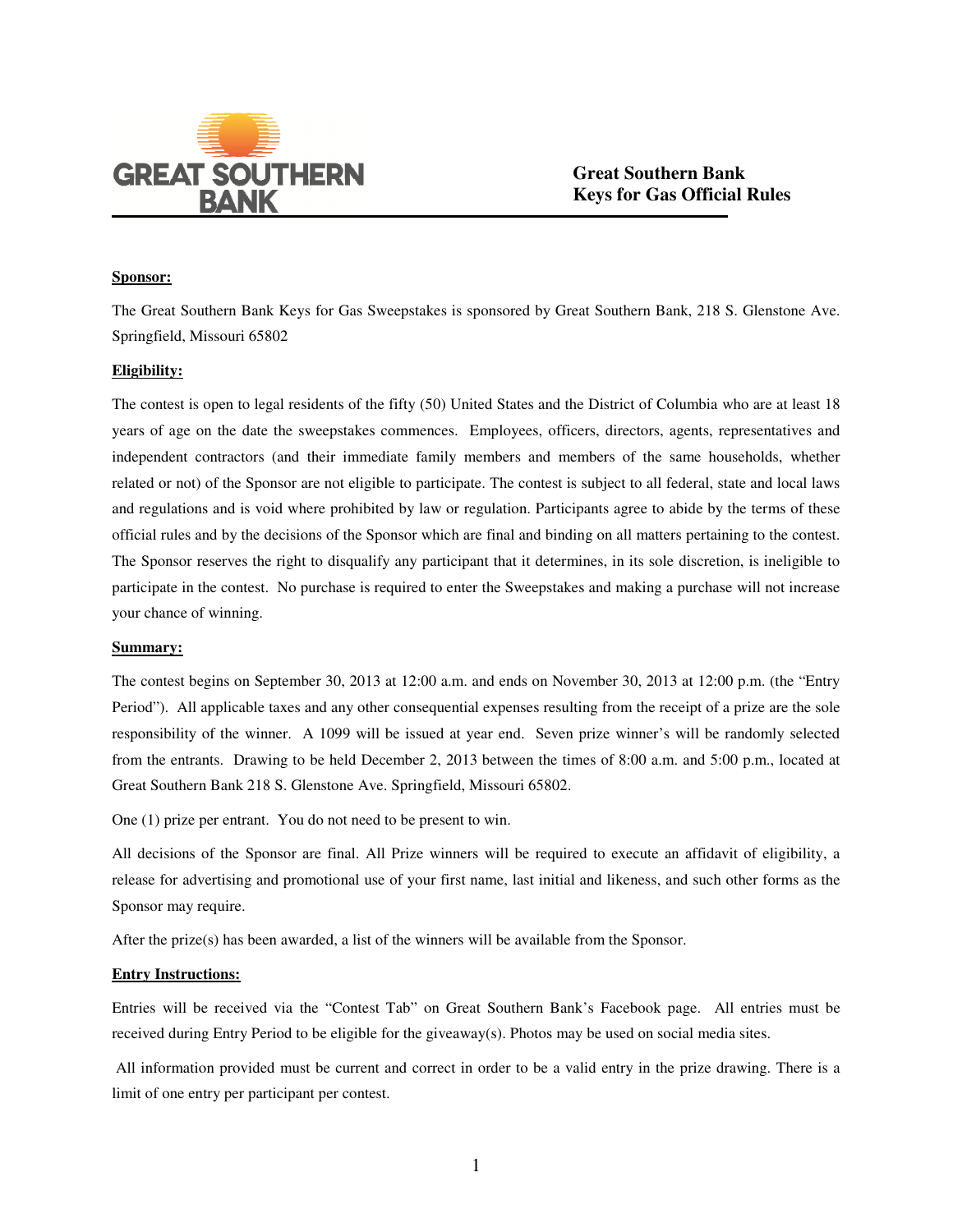All entries become the exclusive property of the Sponsor. No entries will be acknowledged or returned. Proof of sending or submission will not be deemed to be proof of receipt by Sponsor. Sponsor is not responsible for lost, late, incomplete, invalid, unintelligible, illegible, misdirected or postage-due entries, which will be disqualified.

# **Prizes:**

One (1) Great Southern Bank gift card with a retail value of \$299.00 U.S. Dollars, one (1) Great Southern Bank gift card with a retail value of \$150.00, one (1) Great Southern Bank Gift card with a retail value of \$100.00 and four (4) Great Southern Gift cards each with a retail value of \$50.00. Unclaimed prizes will be forfeited. All prizes won will be awarded within 72 hours of the conclusion of the Entry Period. No substitution or cash alternatives for prizes allowed, except by Sponsor in the event of prize unavailability. No transfer or assignment of prizes is permitted. Prizes will not be replaced if lost or stolen. All taxes on prizes and incidental expenses not mentioned herein are the sole responsibility of the winners. Great Southern Bank Gift Card must be redeemed within 12 months of receipt. Beginning the 13<sup>th</sup> month, a monthly inactivity fee of \$2.95 will be assessed to your card. Further details can be found in the Gift Card Agreement disclosure.

Each Prize winner will be notified by telephone, mail, and/or email within ten (10) days after the contest Prize drawing and will be given ten (10) days to confirm receipt if notified by mail or email. If a Prize is not claimed within ten (10) days of notification or if a selected winner is found to not meet all of these contest rules, Sponsor reserves the right to select a different entrant to receive the Prize. If another prize winner is selected, any previously selected winners will have no rights to the Prize, or any other contest benefits. This process may be repeated until the Prize for each contest has been awarded to a fully-qualifying entrant. Prize winners may be required to execute and return an Affidavit of Eligibility and Liability Release and, unless prohibited, a Publicity Release, within 10 (days) of being notified that they are a winner. Non-Compliance with this time period may result in disqualification and selection of an alternate winner. Acceptance of a prize constitutes permission for the Sponsor to use winners' name and likeness for advertising and promotional purposes without additional compensation unless prohibited by law.

# **Cost and Odds of Winning:**

There is no cost to participate in the contest. No purchase is necessary and puchase will not increase the odds of winning. Odds of winning depend on number of entries received.

# **Limitation of Liability:**

If for any reason the contest is not capable of running as planned, including infection by computer virus, bugs, tampering, unauthorized intervention, fraud, technical failures, or any other causes which corrupt or affect the administration, security, fairness, integrity, or proper conduct of the contest, the Sponsors reserve the right, in their sole discretion, to disqualify any individual who tampers with the contest, and to cancel, terminate, modify or suspend the contest. Sponsors assume no responsibility for any error, omission, interruption, deletion, defect, delay in operation or transmission, communications line failure, theft or destruction or unauthorized access to, or alteration of, entries. Sponsors are not responsible for problems or technical malfunction of any telephone network or lines, computer online systems, servers, or providers computer equipment, software, failure of any email to be received by